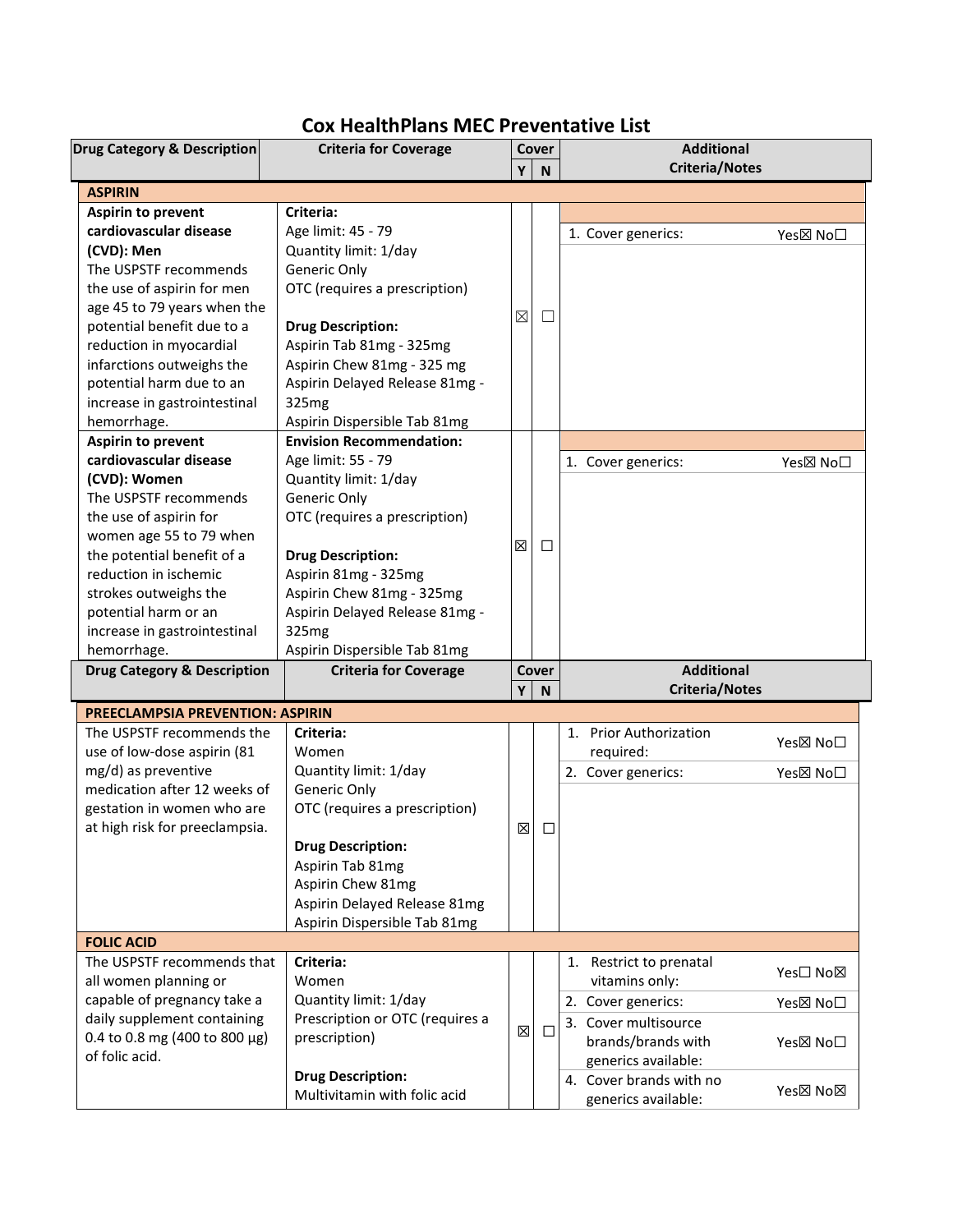| <b>IRON SUPPLEMENTS</b>                |                               |             |             |                                                                                                 |  |  |
|----------------------------------------|-------------------------------|-------------|-------------|-------------------------------------------------------------------------------------------------|--|--|
| The USPSTF recommends                  | Criteria:                     |             |             | 1. Cover generics:<br>Yes⊠ No□                                                                  |  |  |
| routine iron                           | Age limit 0-1 year            |             |             |                                                                                                 |  |  |
| supplementation for                    | OTC (requires a prescription) |             |             | 2. Cover multisource                                                                            |  |  |
| asymptomatic children                  |                               |             |             | brands/brands with<br>Yes□ No⊠                                                                  |  |  |
| aged 6 to 12 months who                | <b>Drug Description:</b>      |             | $\Box$<br>X | generics available:                                                                             |  |  |
| are at increased risk for iron         | Iron suspension 15 mg - 1.5ml |             |             | 3. Cover brands with no                                                                         |  |  |
| deficiency anemia.                     | Ferrous sulfate elixir        |             |             | generics available<br>Yes⊠ No□                                                                  |  |  |
|                                        | Ferrous sulfate syrup         |             |             | $(MN)$ :                                                                                        |  |  |
|                                        | Ferrous sulfate solution      |             |             |                                                                                                 |  |  |
| ALL FDA-APPROVED CONTRACEPTIVE METHODS |                               |             |             |                                                                                                 |  |  |
| The HRSA recommends that               | Criteria:                     |             |             | <b>Copper Contraceptives, IUD</b><br>PARAGARD<br><b>IUD T380A</b>                               |  |  |
| all Food and Drug                      | Women                         |             |             | Progestin Contraceptives, Injectable                                                            |  |  |
| Administration approved                | Rx Only and OTC products      |             |             | Medroxypr Ac Inj 150mg/MI                                                                       |  |  |
| contraceptive methods,                 | Generics unless medically     |             |             | <b>Emergency Contraceptives</b><br>Tab 1.5mg, Econtra Ez Tab 1.5mg,<br>Aftera                   |  |  |
| sterilization procedures,              | inappropriate                 |             |             | Fallback Tab 1.5mg, Levonorgestr Tab 1.5mg,                                                     |  |  |
| and patient education and              |                               |             |             | My Way Tab 1.5mg, Next Choice Tab 1.5mg,<br>Tab 1.5mg, Take Action Tab 1.5mg<br>Opcicon         |  |  |
| counseling for all women               | <b>Drug Description:</b>      |             |             | <b>Combination Contraceptives, Vaginal</b>                                                      |  |  |
| with reproductive capacity.            | See contraceptive list        |             |             | <b>NUVARING</b><br><b>MIS</b>                                                                   |  |  |
|                                        |                               |             |             | <b>Progestin Contraceptives - Oral**</b>                                                        |  |  |
|                                        |                               |             |             | Norethindrone (Contraceptive)<br><b>Combination Contraceptives, Oral</b>                        |  |  |
|                                        |                               |             |             | Tab, Sronyx<br>Lutera<br>Tab, Microgestin Tab                                                   |  |  |
|                                        |                               |             |             | 1/20, Microgestin Tab 1.5/30, Low-Ogestrel Tab,<br>Mononessa Tab, Sprintec 28 Tab 28 Day,       |  |  |
|                                        |                               |             |             | Microgestin Tab Fe 1/20, Microgestin Tab                                                        |  |  |
|                                        |                               |             |             | Pak, Trinessa<br>Fe1.5/30, Caziant<br>Tab, Tri-                                                 |  |  |
|                                        |                               | X<br>$\Box$ |             | Sprintec Tab, Natazia<br>Tab Microgestin -<br>Norethindrone Ace & Ethinyl Estradiol, Xulane     |  |  |
|                                        |                               |             |             | <b>Spermicides</b>                                                                              |  |  |
|                                        |                               |             |             | Nonoxynol-9 Foam 12.5%, Vcf Vaginal Aer                                                         |  |  |
|                                        |                               |             |             | Contracp, Nonoxynol-9 Gel 2%, Shur-Seal Gel<br>Gel 3%, Nonoxynol-9 Gel 3%,<br>2%, Gynol li      |  |  |
|                                        |                               |             |             | Nonoxynol-9 Gel 4%, Vcf Vaginal Gel Contrace,                                                   |  |  |
|                                        |                               |             |             | Encare<br>Sup 100mg, Nonoxynol-9 Vaginal                                                        |  |  |
|                                        |                               |             |             | Suppos 100 Mg, Today Sponge Mis, Nonoxynol-9<br>Film 28%, Vcf Vaginal Mis Contracp, Nonoxynol-9 |  |  |
|                                        |                               |             |             | Vaginal Insert 150 Mg, Octoxynol Gel 1%                                                         |  |  |
|                                        |                               |             |             | <b>Condoms - Female</b>                                                                         |  |  |
|                                        |                               |             |             | Fc Female Mis Condom, Fc2 Female Mis<br>Condom, Cervical Caps, Femcap<br>Mis, Prentif           |  |  |
|                                        |                               |             |             | Mis, Prentif<br>Mis Fitting                                                                     |  |  |
|                                        |                               |             |             | <b>Diaphragms</b><br>Omniflex                                                                   |  |  |
|                                        |                               |             |             | Dpr, Caya, Ortho Flex Dpr, Ortho<br>Coil Dpr Kit, Ortho Flat Dpr Kit, Wide-Seal Dpr             |  |  |
|                                        |                               |             |             | <b>Kit 60</b>                                                                                   |  |  |
|                                        |                               |             |             | <b>Contraceptive Sponges</b>                                                                    |  |  |
|                                        |                               |             |             |                                                                                                 |  |  |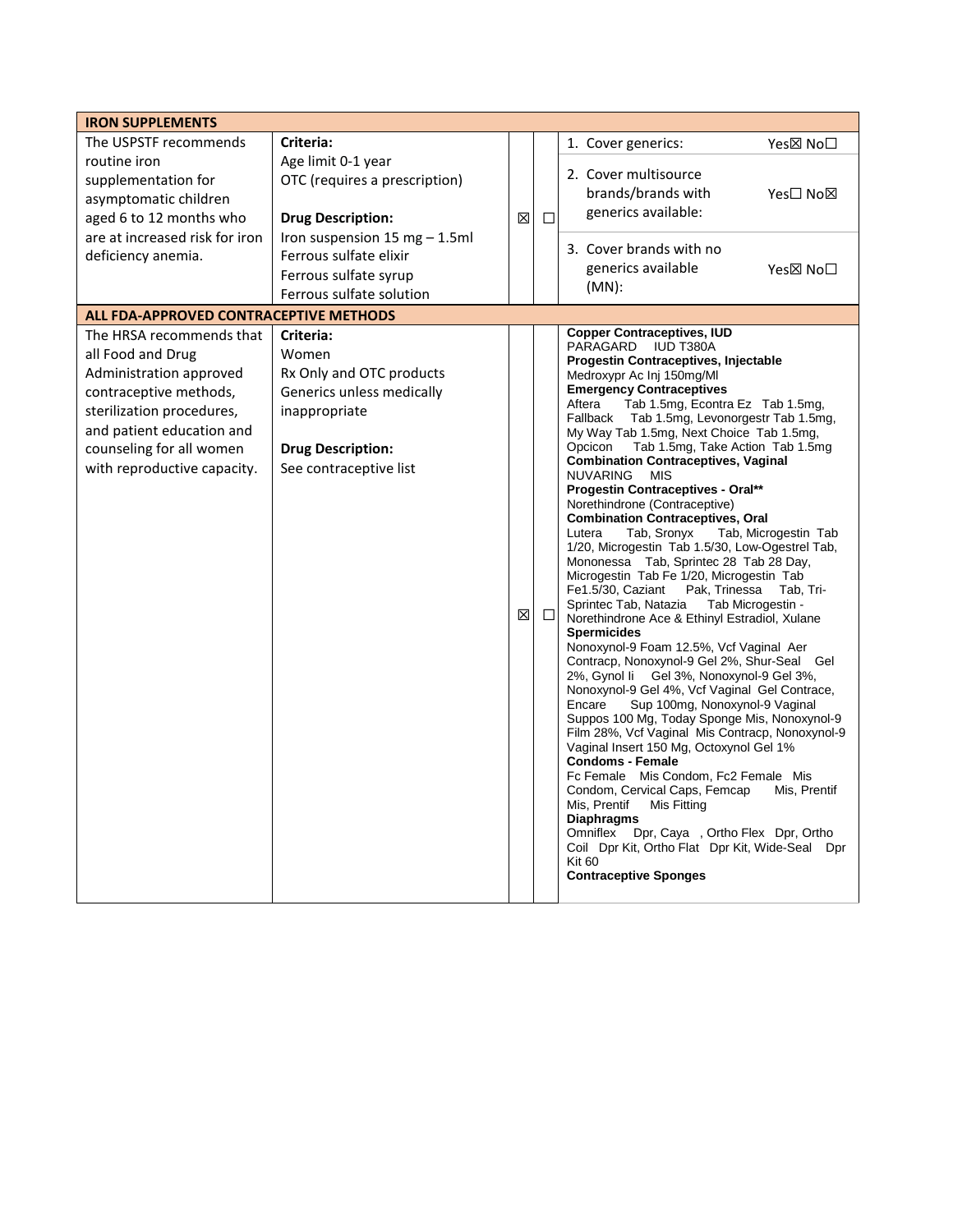| <b>Drug Category &amp; Description</b>                                                                                                                                | <b>Criteria for Coverage</b>                                                                                                                                                                                                                                                                                                                                                      | Cover |              | <b>Additional Criteria/Notes</b>                                                           |  |  |
|-----------------------------------------------------------------------------------------------------------------------------------------------------------------------|-----------------------------------------------------------------------------------------------------------------------------------------------------------------------------------------------------------------------------------------------------------------------------------------------------------------------------------------------------------------------------------|-------|--------------|--------------------------------------------------------------------------------------------|--|--|
|                                                                                                                                                                       |                                                                                                                                                                                                                                                                                                                                                                                   | Y     | $\mathsf{N}$ |                                                                                            |  |  |
| <b>FLUORIDE</b>                                                                                                                                                       |                                                                                                                                                                                                                                                                                                                                                                                   |       |              |                                                                                            |  |  |
| The USPSTF recommends that<br>primary care clinicians                                                                                                                 | Criteria:<br>Age limit 0 months $-5$ years                                                                                                                                                                                                                                                                                                                                        | ⊠     |              | 1. Restrict to generic<br>Yes□ No⊠<br>products only                                        |  |  |
| prescribe oral fluoride                                                                                                                                               | Prescription products only                                                                                                                                                                                                                                                                                                                                                        |       |              | 2. Cover generics:<br>Yes⊠ No <sup>[]</sup>                                                |  |  |
| supplementation at currently<br>recommended doses to<br>preschool children older than<br>6 months of age whose                                                        | <b>Drug Description:</b><br>Sodium fluoride products only,<br>not in combination<br>Sodium fluoride tab 0.5mg<br>Sodium fluoride chew tab<br>$0.25mg - 0.5mg$<br>Sodium fluoride solution                                                                                                                                                                                         |       | $\Box$       | 3. Cover multisource<br>brands/brands with<br>Yes⊠ No <sup>[]</sup><br>generics available: |  |  |
| primary water source is<br>deficient in fluoride.                                                                                                                     |                                                                                                                                                                                                                                                                                                                                                                                   |       |              | 4. Cover brands with no<br>Yes⊠ No <sup>[]</sup><br>generics available:                    |  |  |
| <b>IMMUNIZATIONS</b>                                                                                                                                                  |                                                                                                                                                                                                                                                                                                                                                                                   |       |              |                                                                                            |  |  |
| The ACIP recommends                                                                                                                                                   | Criteria:                                                                                                                                                                                                                                                                                                                                                                         |       |              | 1. Cover generics:<br>Yes⊠ No□                                                             |  |  |
| immunizations for routine<br>use in children and adults.                                                                                                              | Children: 0-18 years<br>Adults: 19+ years<br>Prescription only<br>Plans who only cover under<br>medical benefit can continue to<br>do so. Plans must cover under<br>their medical or pharmacy benefit<br><b>Drug Description:</b><br>Flu Vaccines, Pneumovax 23,<br>Prevnar 13, Zostavax, Gardasil,<br>Gardasil 9                                                                 | 区     |              | 2. Cover multisource<br>Yes⊠ No <sup>[]</sup><br>brands/brands with<br>generics available: |  |  |
|                                                                                                                                                                       |                                                                                                                                                                                                                                                                                                                                                                                   |       | □            | 3. Cover brands with no<br>generics available:<br>Yes⊠ No□                                 |  |  |
| <b>SMOKING CESSATION MEDICATION</b>                                                                                                                                   |                                                                                                                                                                                                                                                                                                                                                                                   |       |              |                                                                                            |  |  |
| The USPSTF recommends<br>that clinicians ask all adults<br>about tobacco use and<br>provide tobacco cessation<br>interventions for those who<br>use tobacco products. | Criteria:<br>Prescription or OTC (requires a<br>prescription)<br>Prescription products require<br>coverage of branded products<br><b>Drug Description:</b><br>Zyban®/Bupropion SR 12 HR 150<br>mg<br>Nicotine TD patch 24 HR kit<br>Nicotine polacrilex gum 2/4 mg<br>Nicotine polacrilex lozenge 2/4<br>mg<br>Nicotrol <sup>®</sup> Nasal Spray<br>Nicotrol <sup>®</sup> Inhaler | 区     |              | 1. Allow OTC coverage:<br>Yes⊠ No□                                                         |  |  |
|                                                                                                                                                                       |                                                                                                                                                                                                                                                                                                                                                                                   |       | $\Box$       | 2. Restrict to generic<br>Yes□ No⊠<br>products only                                        |  |  |
|                                                                                                                                                                       |                                                                                                                                                                                                                                                                                                                                                                                   |       |              | 3. Cover generics:<br>Yes⊠ No□                                                             |  |  |
|                                                                                                                                                                       |                                                                                                                                                                                                                                                                                                                                                                                   |       |              | 4. Cover multisource<br>brands/brands with<br>Yes図 No図<br>generics available:              |  |  |
|                                                                                                                                                                       |                                                                                                                                                                                                                                                                                                                                                                                   |       |              | 5. Cover brands with no<br>Yes⊠ No□<br>generics available:                                 |  |  |